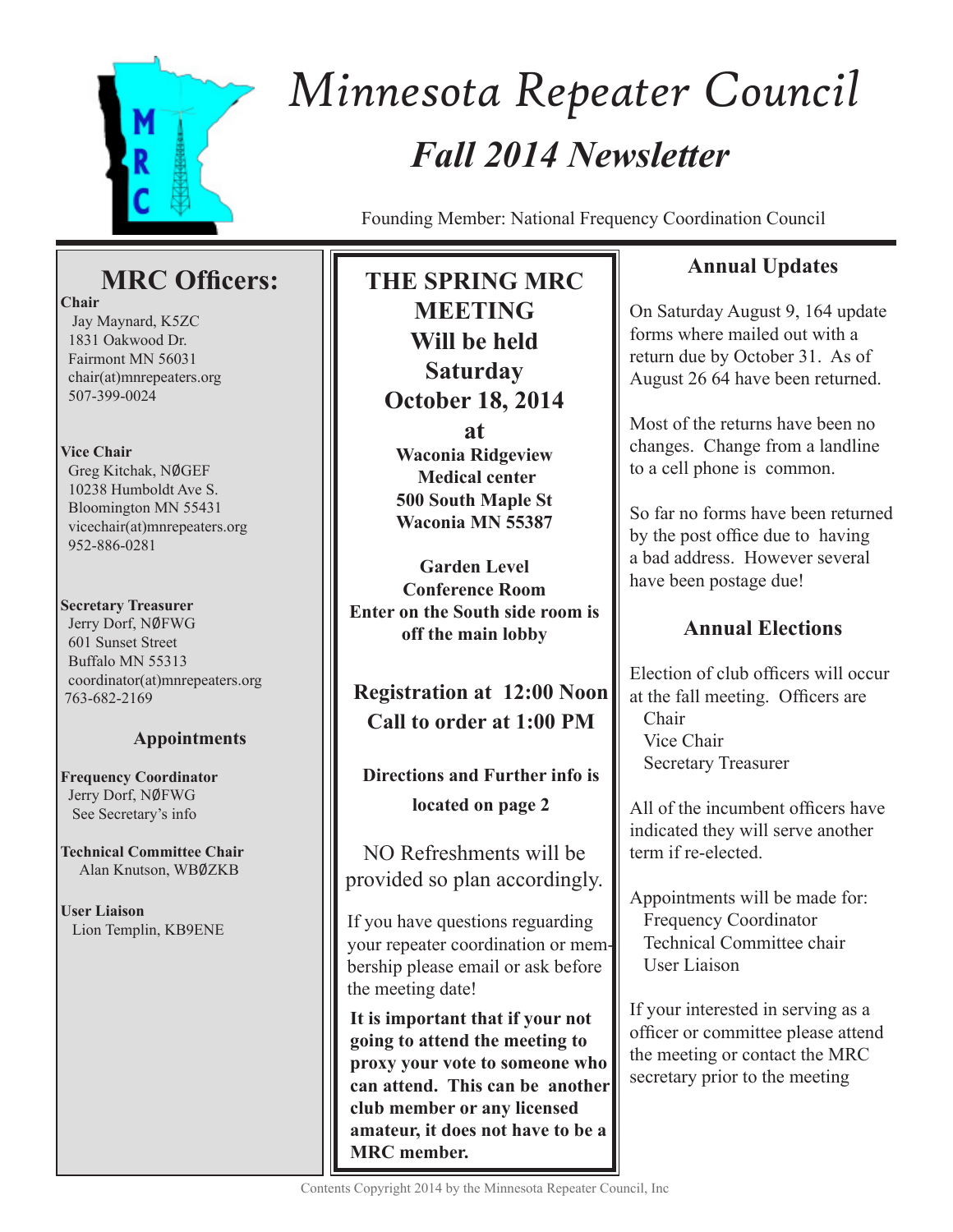Site is handicaped and wheel chair accessible.

# Parking

Parking for patients and visitors is available on the south side of Ridgeview Medical Center in several designated areas as well as General Parking Lots A and B. All parking at Ridgeview is free. Please be sure to lock your car.

Meeting location arranged by Don Burgess KC0QNA Sibley Emergency Response Team

# **Old records**

Records for repeaters that have not filed updates for more than 3 years. Also some "under construction" listings have been removed. If a person communicates with the MRC about off the air and pending systems I will retain the record for a reasonable time.

Records for repeaters with Silent Key's have been identified and removed.

# **MRC Resources on the Internet**

MRC Webpage http://www.mnrepeaters.org http://www.mrc.gen.mn.us

MRC Mailing list:

This mailing list is for announcements and general discussion of MRC events, policy and operations. Currently it is un-moderated and open to all. Sign up at:

http://eight.pairlist.net/mailman/listinfo/mrc

Don't forget to change your email program to "plain text" before you try to send anything. Messages with HTML or other fancy print will come through blank if you don't make the change.... Also do not include attachments!

# **Updates via ARRL Repeater webpage**

Please submit your updates to the MRC frequency coordinator directly, not via the ARRL form. Doing so will delay your update and add additional steps

# **Coordination Database software**

Coordinators Tool Kit is the software the MRC coordinator uses for database and coordination records. This software was written and developed by Dave Karr of Wisconsin Association of Repeaters in the windows 2000 era. It was last updated in January 2010, it is not windows 7 compatible. Only way to run it on a win 7 computer is to run a XP virtual machine. In short CTK has been a good program in its day but is showing its age with no current plans for being updated. It does not have options for digital modes among other things. Extracting data for reports such as the new coordinations requires use of Office 2000 on a older computer.

Some members have asked about doing updates via the web.

Matt Stennett of the Texas VHF society has developed a web based application. He is working to make the site support multiple coordination body's in the near future. This site will be a licensed product or a service for a small fee to recover hosting costs. More information should be available at the fall meeting for review.

Communications with surrounding states is once again challenging, South Dakota and Upper Michigan are responding quickly, the others are not.

73's

Jerry Dorf, N0FWG Sec-Treas Frequency Coordinator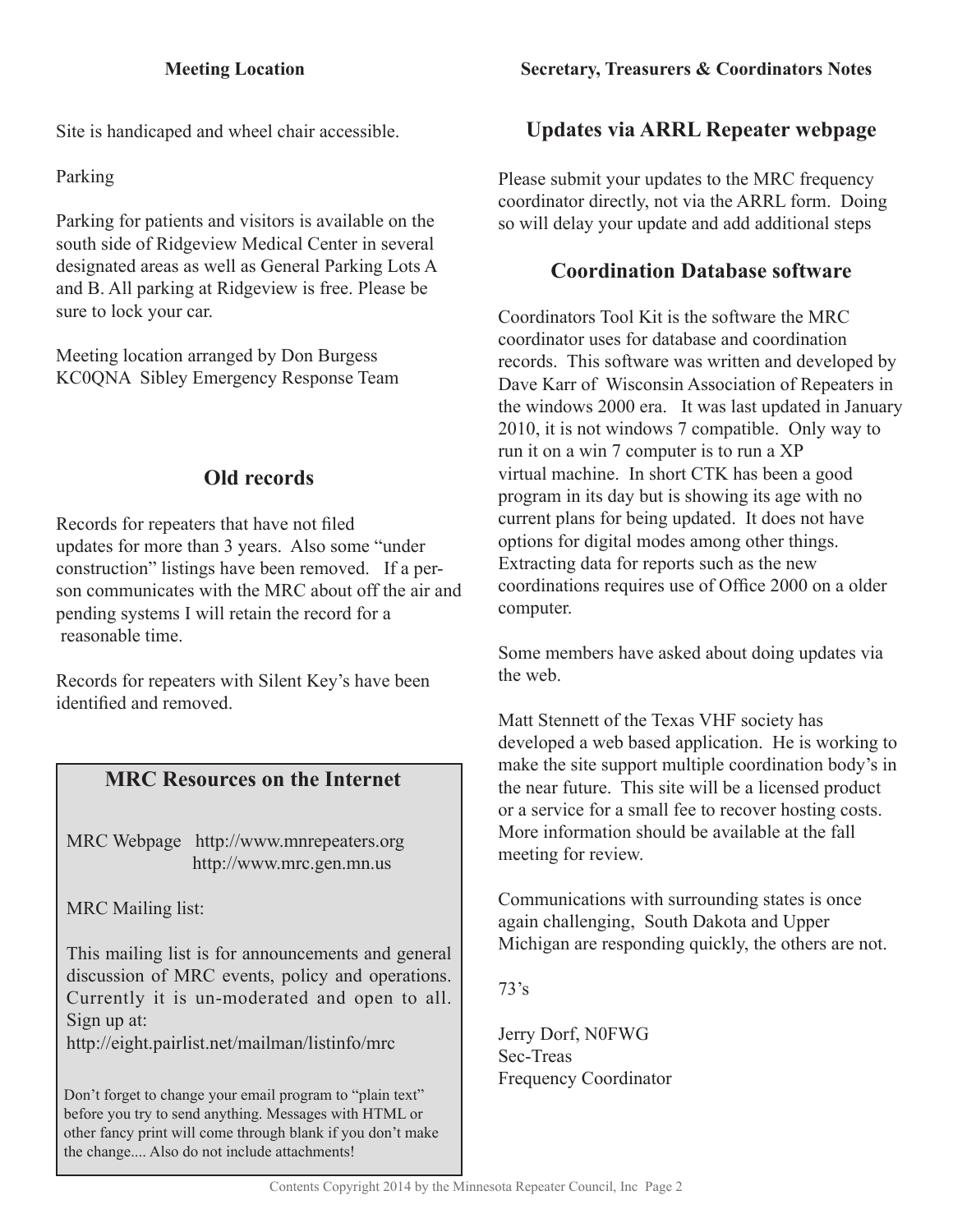# **Minutes of the Minnesota Repeater Council**

Spring meeting held On April 19, 2014 Meeker County Courthouse, Litchfield MN

Call to order by Chairman, Jay Mayard, K5ZC at 1:00PM

Quorum was meet with a total of 61 members in good standing on the roster, 17 in attendance, 7 non-metro at the start of the meeting.

Introduction of officers & members made.

**Chairman's Report:** All is quiet

**Secretary & Treasurer's report:** Jerry Dorf N0FWG Reports presented to membership in the newsletter, and handout.

**Frequency coordinator:** Jerry Dorf N0FWG Reports presented to membership in the newsletter, and handout.

Motion to approve, seconded motion passed

**Technical Committee:** Alan Knutson, WB0ZKB Nothing to report

Individual announcements: Paul Emeott made a presentation on various digital modes

#### **New Members:**

| Bob Reid, N0BHC                           | Associate                |
|-------------------------------------------|--------------------------|
| Daniel Skripka, KE8TX                     | Reg 442.350 Eden Prairie |
| Don Burgess KC0QNA                        | Reg 443.825 Green Isle   |
| Roger Johnson WA0VLL                      | Reg 146.880 Eden Prairie |
| Motion to approve, seconded motion passed |                          |

#### **Old Business:**

Coordination Policy changes Ben Franske K0BEN Motion made and seconded to accept the changes made in the coordination policy as posted on web. Motion Passed

Paul Emeott K0LAV presented a list of suggested corrections and changes to make items clearer. Motion made for Ben to write in the proposed changes to the policy to be placed on the MRC website for review and adoption at the fall meeting.

Liability Insurance: Greg Kitchak, N0GEF MRC officers should have coverage via home owners insurance. Will continue to investigate.

ARRL membership status for possible ARRL club affiliation and insurance program.

#### **New Business:** 147.390

Recommendation to appoint a dispute resolution committee to research the issue to return to the fall meeting with its findings. Motion seconded and passed. Chairman appoints the following to serve on this committee Jay Maynard K5ZC, Jerry Dorf N0FWG, Ben Franske N0BEN, Paul Emeott K0LAV, Representative of Dakota County, Bob Kaliszewki KC0FMI if he is interested in providing input. Paul Emeott, Dakota County representative and Bob Kaliszewki will be non-voting.

#### **Fall Meeting:**

Location in the Metro, Don Burgess KC0QNA will work on a location.

Meeting Adjourned at 1:47 PM

Jerry Dorf, N0FWG Secretary Treasurer Minnesota Repeater Council, Inc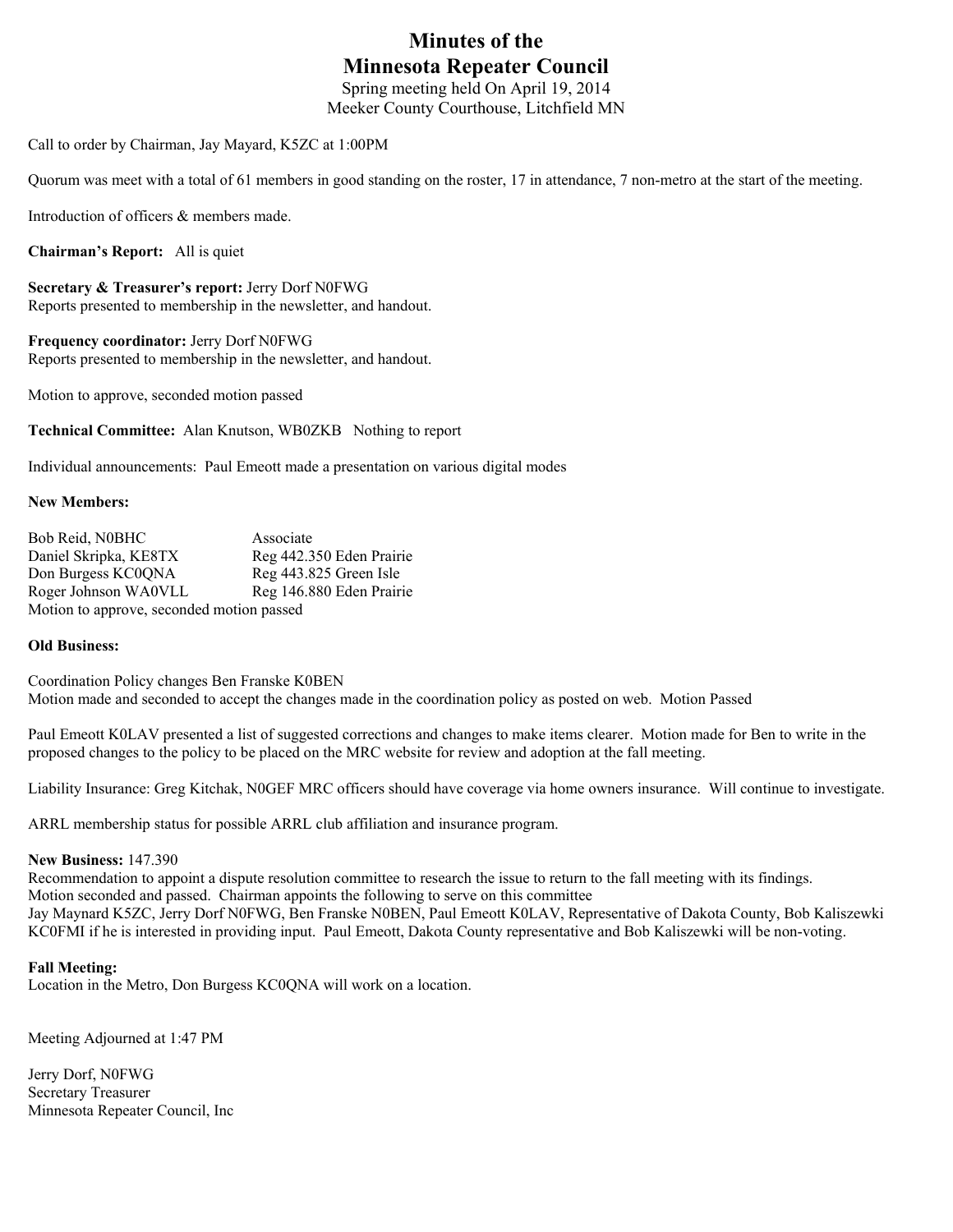# **Minnesota Repeater Council Checking Account August 26, 2014**

| <b>Date</b>                                                                         | Type                                | <b>Description</b>                                                                                                                                                                                                                                                                   | <b>Debit</b>                    | <b>Credit</b> | <b>Balance</b> | <b>Comments</b>                                                                                                                                                                                                                                                             |
|-------------------------------------------------------------------------------------|-------------------------------------|--------------------------------------------------------------------------------------------------------------------------------------------------------------------------------------------------------------------------------------------------------------------------------------|---------------------------------|---------------|----------------|-----------------------------------------------------------------------------------------------------------------------------------------------------------------------------------------------------------------------------------------------------------------------------|
| 4/7/2014                                                                            |                                     |                                                                                                                                                                                                                                                                                      |                                 |               |                |                                                                                                                                                                                                                                                                             |
| 4/14/2014                                                                           |                                     | ELVIN SCHMIDT<br>BRUCE WILLIAMS<br>STEVE CSIZMADIA<br>Richard Neish                                                                                                                                                                                                                  |                                 |               |                |                                                                                                                                                                                                                                                                             |
| 4/12/2014<br>4/19/2014                                                              |                                     | Postmaster<br>CALVIN C NIELSEN                                                                                                                                                                                                                                                       | \$49.00                         |               |                |                                                                                                                                                                                                                                                                             |
|                                                                                     |                                     |                                                                                                                                                                                                                                                                                      |                                 |               |                |                                                                                                                                                                                                                                                                             |
| 4/21/2014                                                                           |                                     |                                                                                                                                                                                                                                                                                      | \$319.00                        |               |                |                                                                                                                                                                                                                                                                             |
| 4/21/2014<br>47/2014<br>5/5/2014<br>5/14/2014<br>6/24/2014<br>7/16/2014<br>8/3/2014 |                                     | CALVIN C NIELSE<br>Randy Haglin<br>ARRL<br>JERRY DORF<br>ALAN KNUTSON<br>JOHN SVIHEL<br>JOHN SVIHEL<br>TOM SVIHEL<br>Paul Emeott<br>DREG KITCHAK<br>CREG KITCHAK<br>ARRL<br>TOM SVIHEL<br>Geoffry Ernst<br>Geoffry Ernst<br>Geoffry Ernst<br>Geoffry Ernst<br>Geoffry Ernst<br>Geoff | \$319.00                        |               |                | REG DUES 2015<br>REG DUES 2014<br>REG DUES 2015<br>ASC DUES 2015<br>ASC DUES 2016<br>REG DUES 2016<br>REG DUES 2016<br>REG DUES 2017<br>REG DUES 2014<br>REG DUES 2014<br>REG DUES 2014<br>REG DUES 2014<br>REG DUES 2014<br>REG DUES 2014<br>REG DUES 2014<br>REG DUES 201 |
|                                                                                     | Debit<br>Debit<br>DEP<br>DEP<br>DEP | Postmaster<br>Office Max<br>Pair Networks                                                                                                                                                                                                                                            | \$151.20<br>\$32.16<br>\$120.89 |               |                | Postage<br>envelopes<br>web hosting<br>REG DUES 2020<br>REG DUES 2016<br>REG DUES 2014                                                                                                                                                                                      |
| 8/22/2014                                                                           |                                     | Kurt Eisenach<br>Douglas Paris<br>BOB DARLOW                                                                                                                                                                                                                                         |                                 |               |                |                                                                                                                                                                                                                                                                             |

Notes:

- 1. New & pending memberships checks have been deposited to avoid the past "Stale Check" problems.
- 2. The date in the comment field shows dues paid to the end of that year.

#### **Waiting list**

| Name                | Call   | Group                | Band Use |       | Location    | Date.    |  |
|---------------------|--------|----------------------|----------|-------|-------------|----------|--|
| Alan Knutson        | WB0ZKB |                      | 2M -     | DSTAR | Chaska/West | 04/28/07 |  |
| Paul Emeott         | KOL AV |                      | 2M -     | FM.   | Gem Lake    | 10/19/09 |  |
| Ross DeMeyere W0ANA |        | Anoka RACES 2M DSTAR |          |       | Anoka       | 03/03/11 |  |

#### **New Coordinations**

| RPTLOCAT RPTCALL RPTOUT |                    |          | <b>RPTRSPON</b>   | TRUSTEENAN                 | <b>RPTRAREA</b> | CORDATE   | USE            | <b>RPTRSTATUS</b> |
|-------------------------|--------------------|----------|-------------------|----------------------------|-----------------|-----------|----------------|-------------------|
| MANKATO                 | WA2OFZ 442,8250    |          | WA2OFZ            | STEVEN CSIZMADIA           | <b>SC</b>       | 7/15/2014 | R <sub>O</sub> | CNST              |
| <b>STATEWID</b>         | KB0UPJ             | 443 7000 | <b>KB0UPJ</b>     | <b>JEREMY ROGNESS</b>      | -ST             | 5/31/2014 | RO.            | CNST              |
| DULUTH                  | N <sub>0</sub> EO  | 147.3750 | <b>SPIRIT VAL</b> | DOUGLAS NELSON             | DUL             | 5/29/2014 | <b>RO</b>      | <b>OTA</b>        |
| <b>ISLE</b>             | <b>WOREA</b>       | 146.6100 | <b>BRAINERD</b>   | PAUL EMEOTT                | EC.             | 5/29/2014 | <b>RO</b>      | <b>OTA</b>        |
| FERGUS FA NORJO         |                    | 146.8200 | ROD SCHE          | ROD SCHEEL                 | <b>NW</b>       | 4/27/2014 | R <sub>O</sub> | CNST              |
| <b>DUXBURY</b>          | KE0ACL             | 145 2300 |                   | PINE CO EM PATRICK STORY   | EC              | 4/13/2014 | <b>RO</b>      | <b>OTA</b>        |
| <b>NEW RICH</b>         | N <sub>0</sub> RPJ | 145 3300 |                   | DENNIS ENG DENNIS ENGSTROM | <b>SF</b>       | 3/4/2014  | <b>RO</b>      | <b>OTA</b>        |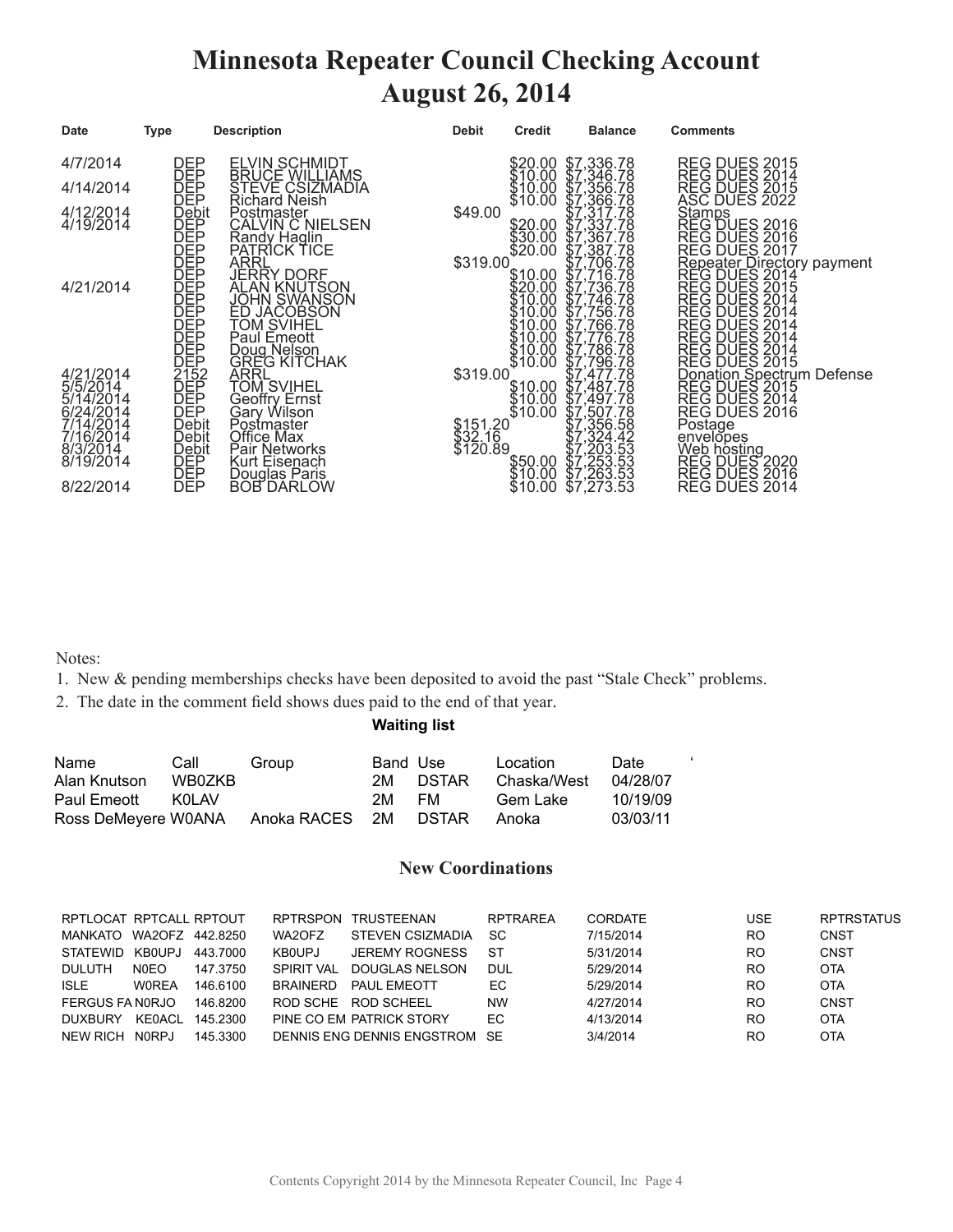# *Minnesota Repeater Council*

**Membership and Renewal application form** 

|                                                                                                                                                                                                                      | <b>Trustee information (MRC Main Contact).</b>                                                                                                                                                                                                                        |                                                                                                                                                                                                                                                                                                                                 |
|----------------------------------------------------------------------------------------------------------------------------------------------------------------------------------------------------------------------|-----------------------------------------------------------------------------------------------------------------------------------------------------------------------------------------------------------------------------------------------------------------------|---------------------------------------------------------------------------------------------------------------------------------------------------------------------------------------------------------------------------------------------------------------------------------------------------------------------------------|
|                                                                                                                                                                                                                      |                                                                                                                                                                                                                                                                       |                                                                                                                                                                                                                                                                                                                                 |
|                                                                                                                                                                                                                      |                                                                                                                                                                                                                                                                       |                                                                                                                                                                                                                                                                                                                                 |
|                                                                                                                                                                                                                      |                                                                                                                                                                                                                                                                       |                                                                                                                                                                                                                                                                                                                                 |
|                                                                                                                                                                                                                      |                                                                                                                                                                                                                                                                       | State: $\angle$ Zip: $\angle$                                                                                                                                                                                                                                                                                                   |
|                                                                                                                                                                                                                      | Club or alternate contact/mailing address.                                                                                                                                                                                                                            |                                                                                                                                                                                                                                                                                                                                 |
|                                                                                                                                                                                                                      |                                                                                                                                                                                                                                                                       | Callsign: Name: Name: Name: Name: Name: Name: Name: Name: Name: Name: Name: Name: Name: Name: Name: Name: Name: Name: Name: Name: Name: Name: Name: Name: Name: Name: Name: Name: Name: Name: Name: Name: Name: Name: Name: Na                                                                                                  |
|                                                                                                                                                                                                                      |                                                                                                                                                                                                                                                                       | Phone: <u>Address:</u> Address: <u>Address:</u> Address: Address: Address: Address: Address: Address: Address: Address: Address: Address: Address: Address: Address: Address: Address: Address: Address: Address: Address: Address: Addr                                                                                        |
|                                                                                                                                                                                                                      |                                                                                                                                                                                                                                                                       |                                                                                                                                                                                                                                                                                                                                 |
|                                                                                                                                                                                                                      |                                                                                                                                                                                                                                                                       |                                                                                                                                                                                                                                                                                                                                 |
| <b>Type of Application:</b><br>Regular Membership<br>Dues \$10.00 year<br>Associate Member<br>Dues \$5.00 year<br>Newsletter<br>Signed: Repeater Trustee/Regular Member                                              | Renewal [ ] New membership [ ] Trustee Change [ ]<br>OrganizationorindividualwhoisoperatingaFCClicensedAmateurRepeaterstationona<br>Recieves all malings.<br>Receives one copy of MRC newsletter for 1 year. Dues \$5.00<br>Or download for free from the MRC webpage | Database Update [ ]<br>frequency coordinated by the MRC. Has one vote at all meetings. Receives all mailings.<br>Organization or individual with a active interest in constructing an Amateur Radio Repeater station<br>or in the activities of the MRC. Can participate in the activities of the MRC but has no vote.<br>Date: |
| Mail all Applications and dues to:<br>Minnesota Repeater Council<br>Jerry Dorf, N0FWG Secretary/Treasurer<br>601 Sunset Street<br>Buffalo MN 55313<br>763-682-2169 Voice Fax avaulable upon req<br>jerryd@jerryd.net | Total Amount:<br>$Check \#:$<br>Name on Check:                                                                                                                                                                                                                        | Other Info:                                                                                                                                                                                                                                                                                                                     |